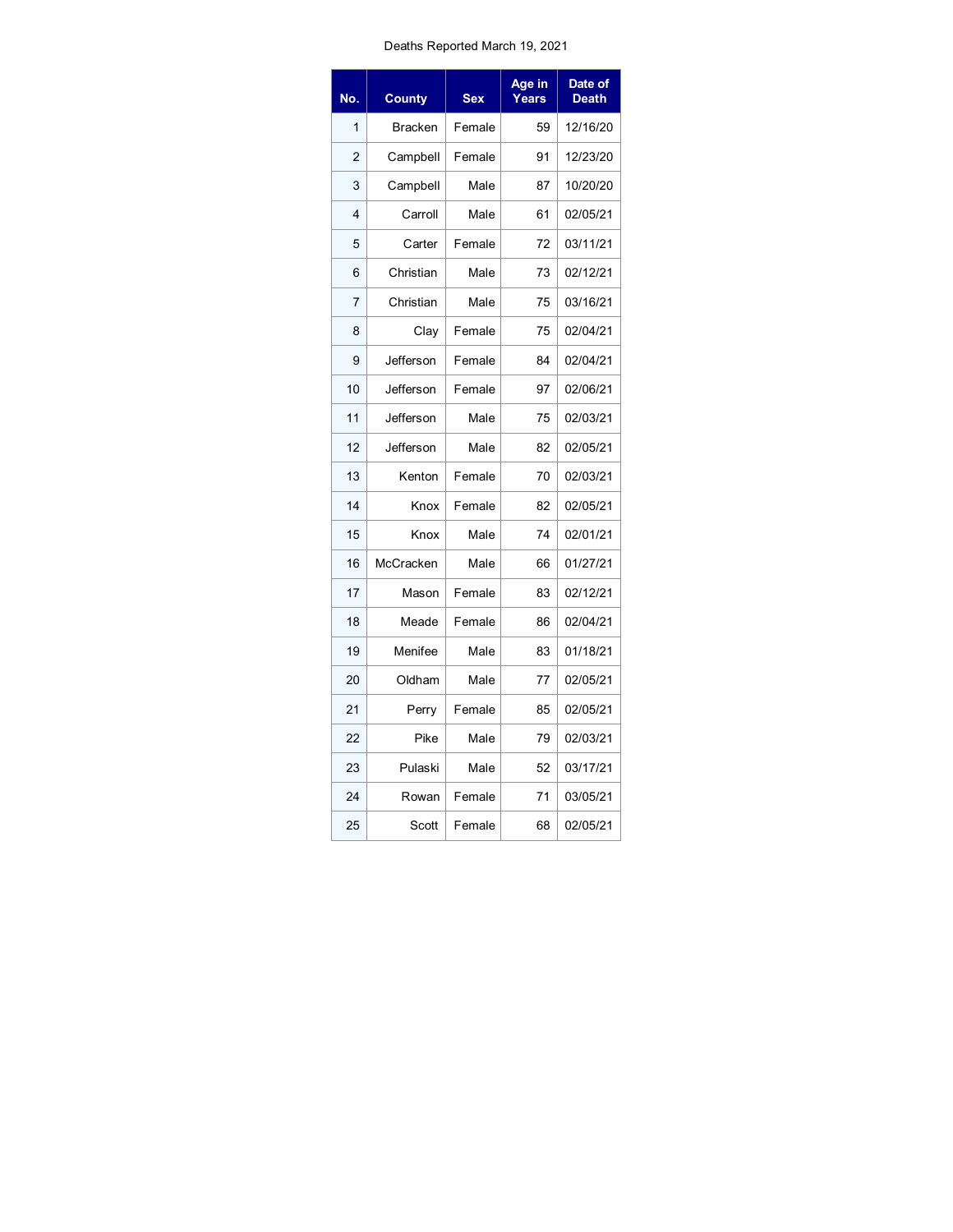## New Deaths - Death Certificate Audit

| No. | <b>County</b>  | <b>Sex</b> | Age in<br>Years | Date of<br><b>Death</b> |
|-----|----------------|------------|-----------------|-------------------------|
| 1   | Adair          | Female     | 70              | 11/23/20                |
| 2   | Allen          | Female     | 88              | 12/30/20                |
| 3   | <b>Ballard</b> | Male       | 89              | 12/06/20                |
| 4   | Barren         | Female     | 67              | 11/10/20                |
| 5   | Barren         | Male       | 54              | 11/18/20                |
| 6   | Barren         | Male       | 69              | 11/24/20                |
| 7   | Bath           | Male       | 76              | 12/04/20                |
| 8   | Boone          | Male       | 72              | 12/12/20                |
| 9   | Boone          | Male       | 74              | 11/06/20                |
| 10  | Bourbon        | Female     | 73              | 11/25/20                |
| 11  | Bourbon        | Male       | 74              | 11/20/20                |
| 12  | Boyd           | Female     | 65              | 11/08/20                |
| 13  | Boyd           | Female     | 72              | 12/08/20                |
| 14  | Boyd           | Female     | 74              | 12/14/20                |
| 15  | Boyd           | Female     | 78              | 01/08/21                |
| 16  | Boyd           | Male       | 59              | 11/22/20                |
| 17  | Boyd           | Male       | 70              | 11/23/20                |
| 18  | Boyle          | Female     | 74              | 12/08/20                |
| 19  | Boyle          | Female     | 90              | 12/10/20                |
| 20  | Boyle          | Male       | 79              | 12/16/20                |
| 21  | <b>Bullitt</b> | Female     | 90              | 11/19/20                |
| 22  | <b>Bullitt</b> | Female     | 87              | 11/28/20                |
| 23  | Caldwell       | Female     | 87              | 12/07/20                |
| 24  | Calloway       | Female     | 79              | 11/30/20                |
| 25  | Carlisle       | Female     | 69              | 12/30/20                |
| 26  | Carlisle       | Female     | 85              | 01/21/21                |
| 27  | Carlisle       | Male       | 76              | 12/09/20                |
| 28  | Carroll        | Male       | 68              | 11/24/20                |
| 29  | Carter         | Female     | 95              | 12/11/20                |
| 30  | Carter         | Male       | 82              | 11/01/20                |
| 31  | Daviess        | Female     | 75              | 01/14/21                |
| 32  | Daviess        | Female     | 76              | 12/11/20                |
| 33  | Daviess        | Female     | 84              | 11/24/20                |
| 34  | Daviess        | Male       | 90              | 11/13/20                |
| 35  | Estill         | Male       | 84              | 10/16/20                |
| 36  | Fayette        | Female     | 70              | 11/11/20                |
| 37  | Fayette        | Female     | 82              | 11/22/20                |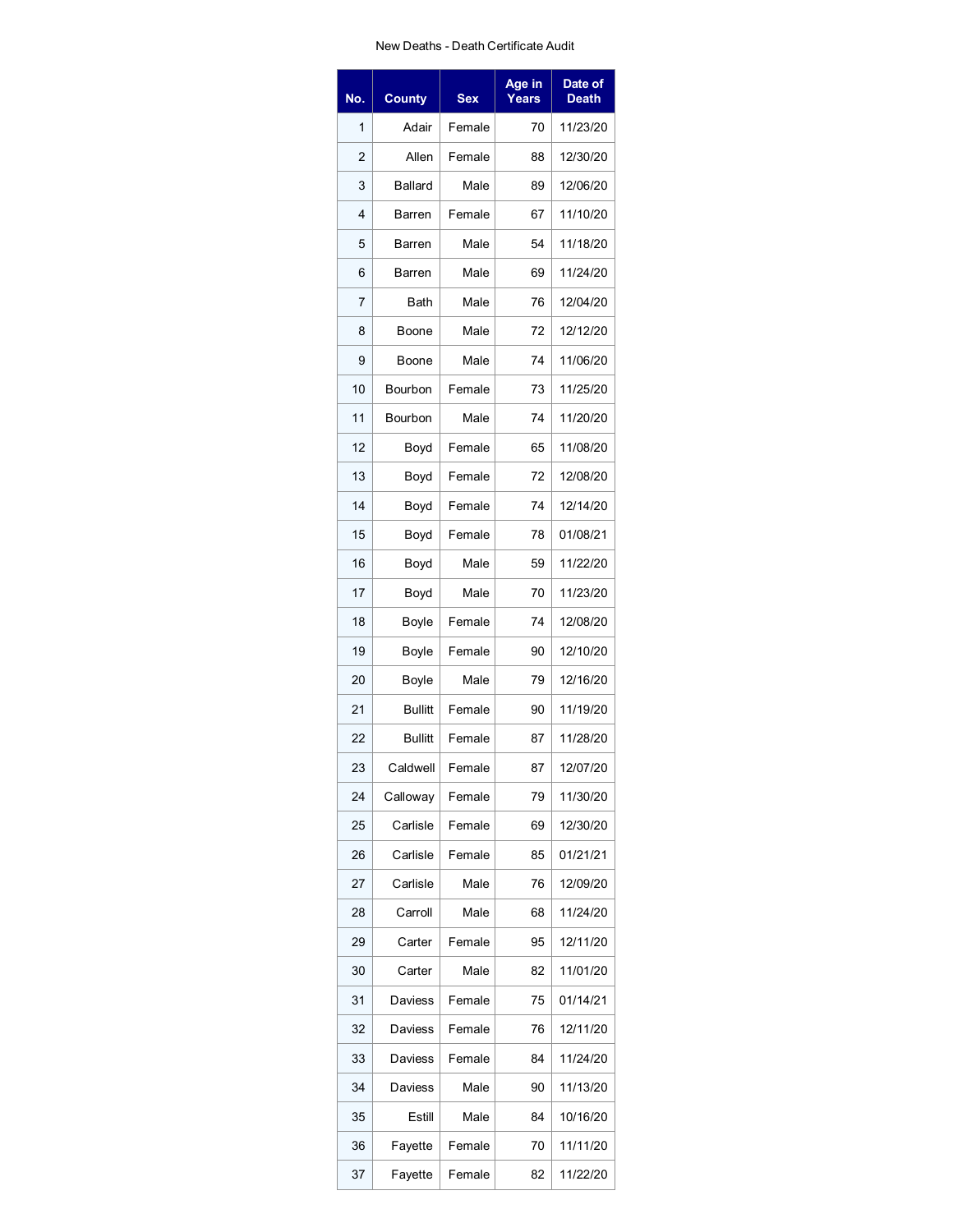| No. | <b>County</b> | <b>Sex</b> | Age in<br>Years | Date of<br><b>Death</b> |
|-----|---------------|------------|-----------------|-------------------------|
| 38  | Fayette       | Female     | 87              | 11/24/20                |
| 39  | Fayette       | Female     | 94              | 12/05/20                |
| 40  | Fayette       | Female     | 100             | 11/28/20                |
| 41  | Fayette       | Male       | 73              | 12/07/20                |
| 42  | Floyd         | Female     | 81              | 12/22/20                |
| 43  | Floyd         | Female     | 83              | 11/13/20                |
| 44  | Floyd         | Female     | 85              | 11/25/20                |
| 45  | Floyd         | Female     | 89              | 11/25/20                |
| 46  | Franklin      | Male       | 86              | 11/26/20                |
| 47  | Gallatin      | Male       | 84              | 12/11/20                |
| 48  | Garrard       | Female     | 71              | 10/24/20                |
| 49  | Garrard       | Female     | 72              | 11/12/20                |
| 50  | Garrard       | Female     | 89              | 10/24/20                |
| 51  | Garrard       | Male       | 70              | 10/26/20                |
| 52  | Graves        | Female     | 54              | 12/14/20                |
| 53  | Graves        | Female     | 68              | 11/28/20                |
| 54  | Graves        | Female     | 89              | 11/21/20                |
| 55  | Graves        | Male       | 92              | 11/27/20                |
| 56  | Hardin        | Female     | 50              | 11/14/20                |
| 57  | Hardin        | Female     | 54              | 12/05/20                |
| 58  | Hardin        | Female     | 65              | 12/17/20                |
| 59  | Hardin        | Female     | 73              | 12/10/20                |
| 60  | Hardin        | Female     | 80              | 11/14/20                |
| 61  | Hardin        | Female     | 80              | 11/28/20                |
| 62  | Hardin        | Male       | 76              | 11/30/20                |
| 63  | Hardin        | Male       | 86              | 11/17/20                |
| 64  | Hardin        | Male       | 88              | 11/17/20                |
| 65  | Hardin        | Male       | 88              | 12/09/20                |
| 66  | Hardin        | Male       | 92              | 11/08/20                |
| 67  | Hardin        | Male       | 94              | 12/06/20                |
| 68  | Harrison      | Male       | 92              | 11/10/20                |
| 69  | Hart          | Male       | 67              | 11/24/20                |
| 70  | Hart          | Male       | 69              | 11/15/20                |
| 71  | Hart          | Male       | 70              | 11/02/20                |
| 72  | Hart          | Male       | 73              | 11/17/20                |
| 73  | Hart          | Male       | 80              | 10/24/20                |
| 74  | Hart          | Male       | 81              | 11/11/20                |
| 75  | Hopkins       | Female     | 90              | 12/10/20                |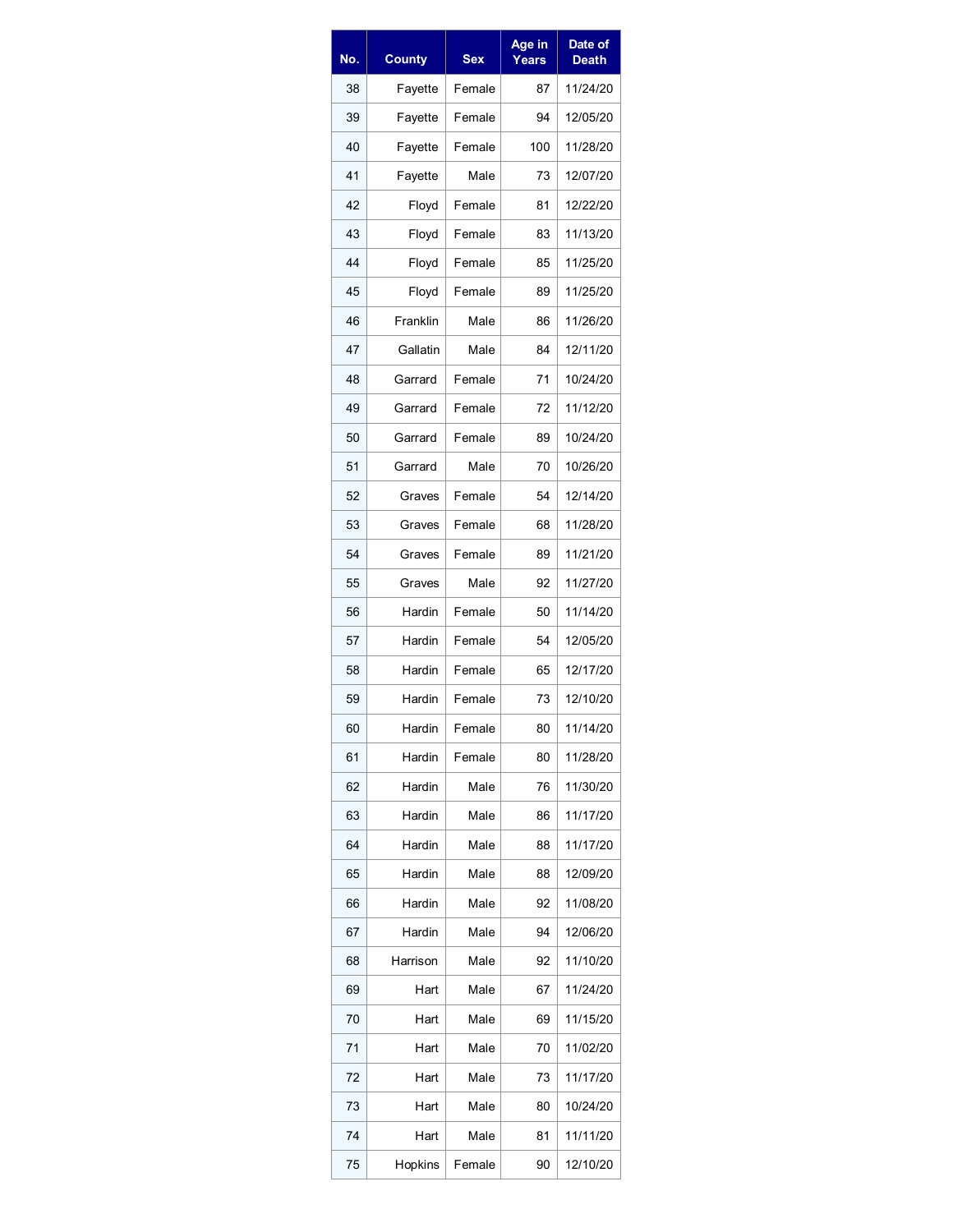| No. | <b>County</b> | Sex    | Age in<br>Years | Date of<br><b>Death</b> |
|-----|---------------|--------|-----------------|-------------------------|
| 76  | Jefferson     | Female | 62              | 11/18/20                |
| 77  | Jefferson     | Female | 74              | 12/28/20                |
| 78  | Jefferson     | Female | 78              | 11/16/20                |
| 79  | Jefferson     | Female | 81              | 12/10/20                |
| 80  | Jefferson     | Female | 82              | 01/21/21                |
| 81  | Jefferson     | Female | 83              | 11/11/20                |
| 82  | Jefferson     | Female | 83              | 11/16/20                |
| 83  | Jefferson     | Female | 87              | 11/24/20                |
| 84  | Jefferson     | Female | 91              | 11/14/20                |
| 85  | Jefferson     | Female | 91              | 12/03/20                |
| 86  | Jefferson     | Female | 94              | 12/06/20                |
| 87  | Jefferson     | Female | 94              | 12/11/20                |
| 88  | Jefferson     | Female | 95              | 12/04/20                |
| 89  | Jefferson     | Male   | 62              | 11/01/20                |
| 90  | Jefferson     | Male   | 64              | 11/14/20                |
| 91  | Jefferson     | Male   | 65              | 11/26/20                |
| 92  | Jefferson     | Male   | 65              | 12/17/20                |
| 93  | Jefferson     | Male   | 71              | 11/23/20                |
| 94  | Jefferson     | Male   | 74              | 11/05/20                |
| 95  | Jefferson     | Male   | 76              | 11/30/20                |
| 96  | Jefferson     | Male   | 78              | 11/05/20                |
| 97  | Jefferson     | Male   | 79              | 11/08/20                |
| 98  | Jefferson     | Male   | 80              | 11/19/20                |
| 99  | Jefferson     | Male   | 81              | 11/05/20                |
| 100 | Jefferson     | Male   | 82              | 11/25/20                |
| 101 | Jefferson     | Male   | 85              | 11/02/20                |
| 102 | Jefferson     | Male   | 87              | 11/20/20                |
| 103 | Jefferson     | Male   | 88              | 12/11/20                |
| 104 | Jefferson     | Male   | 90              | 01/15/21                |
| 105 | Jefferson     | Male   | 93              | 11/21/20                |
| 106 | Jessamine     | Female | 50              | 11/26/20                |
| 107 | Johnson       | Female | 77              | 12/17/20                |
| 108 | Johnson       | Female | 82              | 10/21/20                |
| 109 | Kenton        | Female | 88              | 11/21/20                |
| 110 | Kenton        | Female | 92              | 11/14/20                |
| 111 | Kenton        | Female | 102             | 12/31/20                |
| 112 | Kenton        | Male   | 49              | 11/30/20                |
| 113 | Knott         | Female | 64              | 12/23/20                |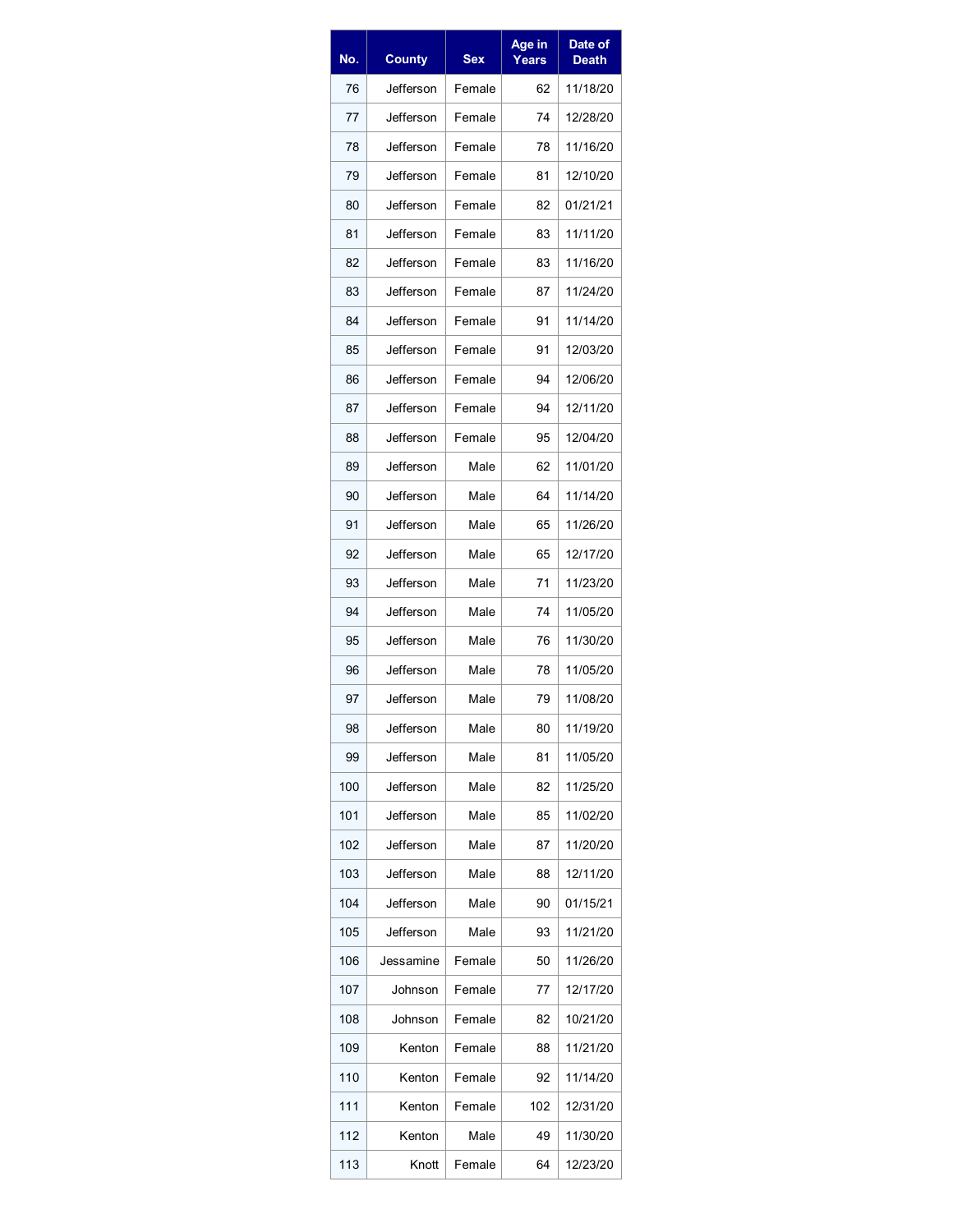| No. | <b>County</b> | <b>Sex</b> | Age in<br>Years | Date of<br><b>Death</b> |
|-----|---------------|------------|-----------------|-------------------------|
| 114 | Knox          | Female     | 83              | 10/23/20                |
| 115 | Knox          | Male       | 72              | 11/24/20                |
| 116 | Laurel        | Male       | 68              | 12/06/20                |
| 117 | Lee           | Male       | 57              | 10/31/20                |
| 118 | Lincoln       | Male       | 84              | 12/15/20                |
| 119 | Logan         | Male       | 52              | 12/07/20                |
| 120 | Lyon          | Female     | 76              | 11/16/20                |
| 121 | McCracken     | Female     | 61              | 11/22/20                |
| 122 | McCracken     | Female     | 66              | 11/06/20                |
| 123 | McCracken     | Female     | 77              | 11/25/20                |
| 124 | McCracken     | Female     | 79              | 11/15/20                |
| 125 | McCracken     | Female     | 80              | 01/08/21                |
| 126 | McCracken     | Female     | 83              | 11/19/20                |
| 127 | McCracken     | Female     | 85              | 11/22/20                |
| 128 | McCracken     | Female     | 85              | 11/24/20                |
| 129 | McCracken     | Female     | 86              | 11/15/20                |
| 130 | McCracken     | Female     | 86              | 11/24/20                |
| 131 | McCracken     | Male       | 78              | 11/24/20                |
| 132 | McCracken     | Male       | 83              | 11/16/20                |
| 133 | Madison       | Male       | 60              | 12/13/20                |
| 134 | Madison       | Male       | 74              | 12/24/20                |
| 135 | Madison       | Male       | 90              | 12/06/20                |
| 136 | Madison       | Male       | 91              | 10/23/20                |
| 137 | Magoffin      | Female     | 84              | 11/13/20                |
| 138 | Marion        | Female     | 73              | 11/07/20                |
| 139 | Marion        | Male       | 74              | 11/14/20                |
| 140 | Martin        | Female     | 80              | 11/17/20                |
| 141 | Metcalfe      | Male       | 90              | 11/03/20                |
| 142 | Muhlenberg    | Male       | 72              | 12/01/20                |
| 143 | Nelson        | Male       | 80              | 11/04/20                |
| 144 | Nicholas      | Male       | 72              | 12/20/20                |
| 145 | Ohio          | Male       | 90              | 11/24/20                |
| 146 | Oldham        | Male       | 83              | 12/21/20                |
| 147 | Oldham        | Male       | 84              | 12/15/20                |
| 148 | Owen          | Male       | 68              | 12/08/20                |
| 149 | Owen          | Male       | 72              | 12/08/20                |
| 150 | Perry         | Male       | 72              | 11/19/20                |
| 151 | Pike          | Female     | 64              | 12/06/20                |